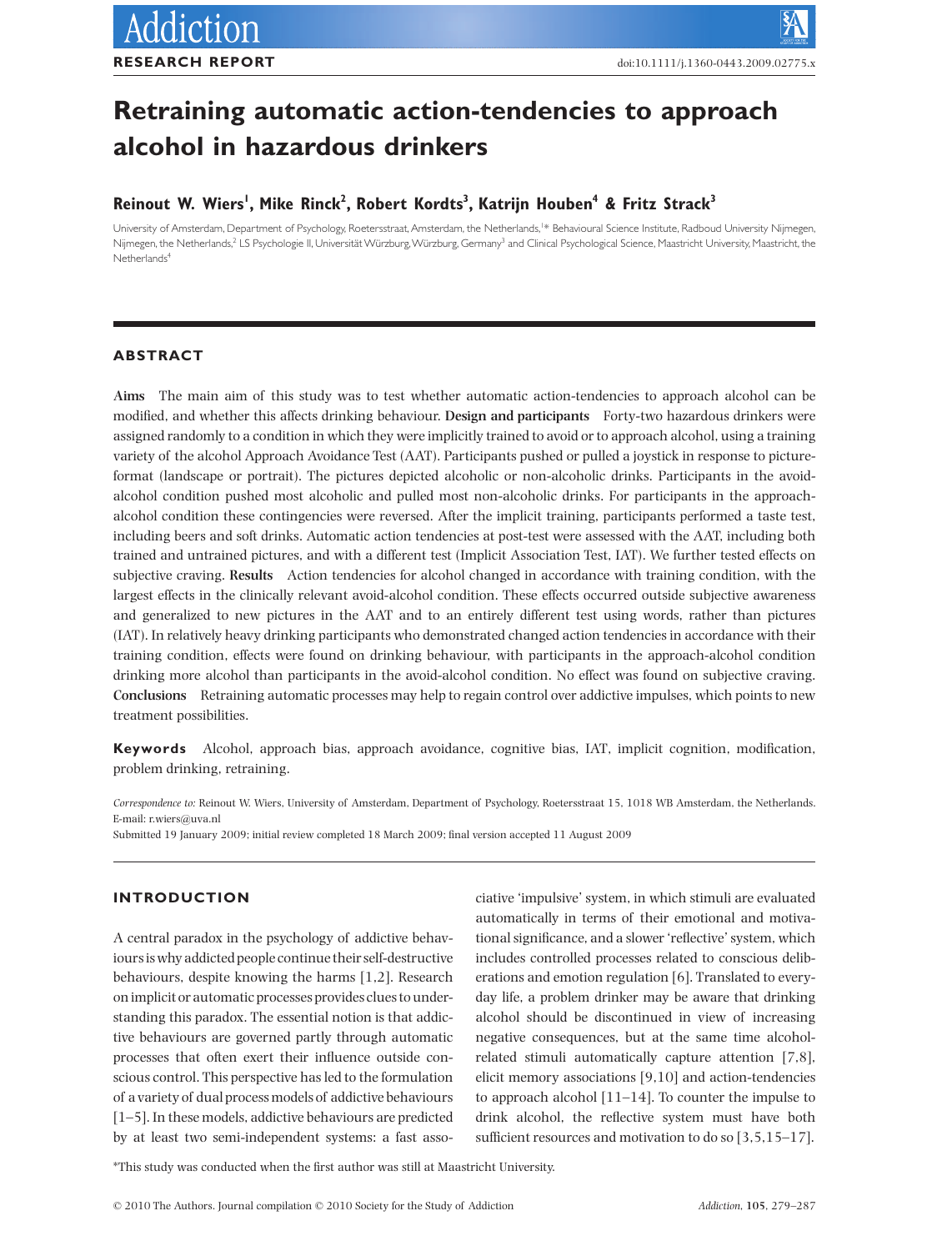Emerging evidence reveals that information is represented in different ways in the two systems: the impulsive system is supported by bidirectional associations, while the reflective system relies on propositional representations [6,18]. This suggests that perceptions not only automatically trigger a motivational orientation and corresponding action-tendencies (approach attractive stimuli, avoid dangerous stimuli), but that the opposite should also hold true: approach or avoid movements should influence the motivational orientation to the eliciting stimuli. Strack and colleagues found evidence for feedback from motor-movements on evaluations in different paradigms [6], and Palfai [19] found that men who lifted a drink (action priming) drank more than men who leaned towards the drink (control action).

The central movement here is arm flexion versus arm extension. These movements are assessed and manipulated with new variations of a joystick task, the Approach-Avoidance Task (AAT; [14,20]). Previous research with joystick tasks demonstrated that positive stimuli facilitate approach (pull) movements and negative stimuli avoid (push) movements [21]. The new aspect of the AAT is a 'zooming feature': upon a pull movement, the stimulus increases in size on the screen and it decreases upon a push-movement. This 'zooming feature' generates a sensation of approach or avoidance [22] and disambiguates the task [20]. We recently developed a variety of the AAT in which participants react to a feature unrelated to the contents of the presented pictures [14,20]. Concretely, participants were instructed to pull the joystick in response to pictures in one format (e.g. 'portrait') and to push the joystick in response to pictures in the other format (e.g. 'landscape', cf. [23]). Reliable differences in pulling versus pushing a category of pictures can be interpreted as implicit or relatively automatic action-tendencies, because the difference emerges independently of the goal to react to the picture format and is thus driven by the automatic evaluation of the stimulus contents [24]. With this variety we found that heavy drinkers were faster to pull than to push pictures of alcoholic drinks, and this approach bias was associated with the presence of a g-allele in the human  $\mu$  opioid receptor (OPRM1) gene [14], which we also found related to cue-induced craving [25].

The rationale of the present study was to apply the experimental logic of recent attentional retraining paradigms [26] to retrain automatic action tendencies for alcohol. In attentional retraining a test used to assess an attentional bias is changed so that attention is trained either towards or away from alcohol [27–30].This has two purposes: the first is to test causality, and secondly, if a maladaptive cognitive bias can be retrained, this may lead ultimately to new clinical interventions [31]. Here, we adapted our recently developed alcohol AAT [14], with the aim to modify rather than to assess automatic action tendencies to either approach or avoid alcohol. This was conducted by manipulating the percentage of pictures of alcoholic or soft drinks, which were to be pushed or pulled. In the avoid-alcohol condition 90% of the alcohol pictures came in push-format (and 90% of the soft drinks in the pull-format), and these contingencies were reversed in the approach-alcohol condition (cf. [29]). We hypothesized that participants in the avoid-alcohol condition would become faster to push alcohol pictures compared with participants in the approach-alcohol condition. We tested generalization to new pictures in the same test used for retraining (AAT), and further generalization by assessing approach avoidance tendencies with a very different test, the Implicit Association Test (IAT), which uses words rather than pictures [12,13]. We tested effects on behaviour (alcohol consumption) in a taste test. In line with dual process models and findings from attentional retraining, where a 90% contingency was used [26,29], we expected that participants would not become aware of the changed contingencies.

## **METHOD**

#### **Participants and recruitment**

Participants were 42 male hazardous drinking students [Alcohol Use Disorders Identification Test (AUDIT), [32], scores of 8 or higher, cf. [13]], recruited with flyers and posters with pictures of beers and colas and the text 'Can you taste the difference?'. In a brief telephone interview inclusion criteria were screened: males between 18–28 years who consumed a minimum of 15 standard alcoholic consumptions per week. One participant was an extreme outlier regarding alcohol use and problems [more than 3 standard deviations (SD) above the average on both variables] and was removed from the analyses. All main findings were checked later and remained unaffected. Participants in the avoid-alcohol condition drank somewhat more alcohol than participants in the approach-alcohol condition (25 and 20 drinks per week on average, respectively,  $P = 0.11$ ; see Table 1) and scored significantly higher on the AUDIT index of problem drinking (14.0 and 11.8, respectively;  $t_{39} = 2.5$ ,  $P =$ 0.02), which was therefore covaried in statistical analyses when it was related significantly to the dependent variable. The study was approved by the Ethics Committee of the Psychology Faculty of Maastricht University. Participants received  $€15$  for participation.

## **MATERIALS AND MEASURES**

#### **Alcohol use and problems**

Alcohol use was measured with a self-report questionnaire, based on the time-line follow-back method [33].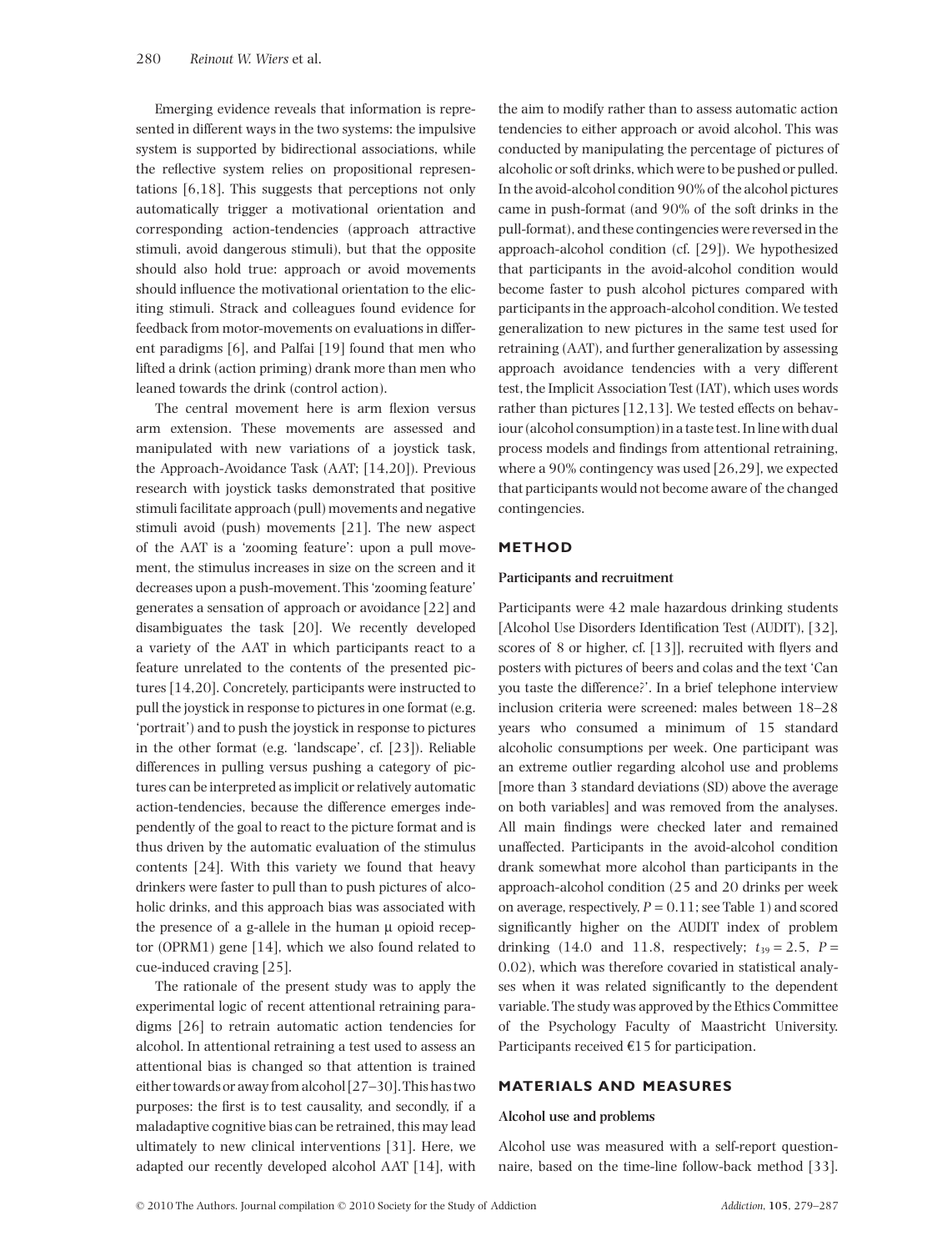|                                        | Variable                                                  | Pull alcohol | Pull alcohol  | Push alcohol  | Push alcohol   |                                  |
|----------------------------------------|-----------------------------------------------------------|--------------|---------------|---------------|----------------|----------------------------------|
| Condition                              | Time                                                      | Pre-test     | Post-test     | $Pre-test$    | Post-test      | $pre-test, t(39d)$<br>Difference |
|                                        | Mean number of standard alcoholic drinks last week (SD)   | 20.3 (9.8)   |               | 25.4 (10.4)   |                | $P = 0.11$                       |
| Alcohol problems: AUDIT (SD)           |                                                           | 11.8 (2.6)   |               | 14.0 (3.0)    |                | $P = 0.02$                       |
| Alcohol AAT difference medians (SD)    |                                                           | 33.6 (73.5)  | 41.4 (78.5)   | 14.6(71.3)    | $-68.1(101.7)$ | $P = 0.04$                       |
|                                        | Alcohol AAT difference medians adjusted for AUDIT (SD)    | 38.4 (107.8) | 42.7 (137.5)  | $-19.2(105)$  | $-69.4(134)$   | $P = 0.024$                      |
| Soft drink AAT difference medians (SD) |                                                           | 40.9 (94.9)  | $-21.9(88.3)$ | 2.4(87.4)     | 5.3 (99.3)     | $P = 0.18$                       |
|                                        | Soft drink AAT difference medians adjusted for AUDIT (SD) | 46.9 (135.6) | $-4.2(125.7)$ | $-3.3(132.1)$ | $-11.6(122.5)$ | $P = 0.11$                       |
| Mean scores IAT (SD)                   |                                                           | 0.05(0.14)   | 0.09(0.18)    | 0.09(0.15)    | 0.00(0.17)     | $P = 0.36$                       |
| Urge to drink beer (SD)                |                                                           |              | 6.15(2.64)    |               | 6.48(2.25)     |                                  |
| Beer consumed during taste-test (SD)   |                                                           |              | 223 (163)     |               | 209 (145)      |                                  |

*Retraining action-tendencies to approach alcohol* 281

For every day of the past week, participants indicated the number of standard alcoholic consumptions. They also indicated the number of occasions on which they had drunk five or more alcoholic drinks during the past 2 weeks. Alcohol-related problems were assessed with the AUDIT, a validated screening instrument for alcoholrelated problems, in the general population [32] and in students [34].

### **Urge to drink, picture ratings and drink rating**

Urge to drink soft drinks, alcohol, beer and cola were assessed with 11-point Likert scales. Similar scales were used to assess how much participants liked each drink presented during the taste test and the attractiveness of all pictures used in the AAT.

### **Approach-avoidance IAT**

The IAT is a computerized timed classification test, in which two target categories (here alcoholic versus nonalcoholic drinks) are sorted in different combinations with two attribute categories (here approach versus avoidance), using two response keys (see [9,12,13], and for an example test: http://www.implicit.harvard.edu). The IAT effect is the difference in reaction times (RTs) between one sorting condition (here alcohol/approach versus soft drink/avoid) and the other sorting condition (alcohol/avoid versus soft drink/approach; [12,13]). Response assignments and order of the combined blocks was counterbalanced. Participants received exactly the same version of the IAT in the post-test, to minimize error variance (cf. [35]). The IAT consisted of 20 trials in practice phases and 40 in both combination phases and took 5 minutes. We tested primarily the effect of the training on the original IAT scoring algorithm [36], rather than on the later developed D-algorithm [37], because in an earlier study we found hypothesized within-subjects effects using the original algorithm but not with the D-algorithm, which was validated in web-based studies using between-subjects designs only [35].

## **AAT**

approach words). All values for AAT and IAT are in milliseconds. Urge scores are on a visual analogue scale (0–10), and beer consumed is reported in millilitres. SD: standard deviation.

approach words). All values for AAT and IAT are in milliseconds. Urge scores are on a visual analogue scale (0-10), and beer consumed is reported in millilitres. SD: standard deviation.

The AAT used in this study consisted of two different phases: a brief-assessment AAT [14] and a training AAT. The assessment AAT began with 20 practice trials in which participants learned to push or pull the joystick in response to picture format (landscape or portrait), for rectangles. The practice phase was followed by 80 test trials in which pictures of alcoholic drinks and non-alcoholic drinks came equally often in push- or pullformat. Picture format to response assignment was counterbalanced, with half the participants pulling landscape pictures and half portrait pictures.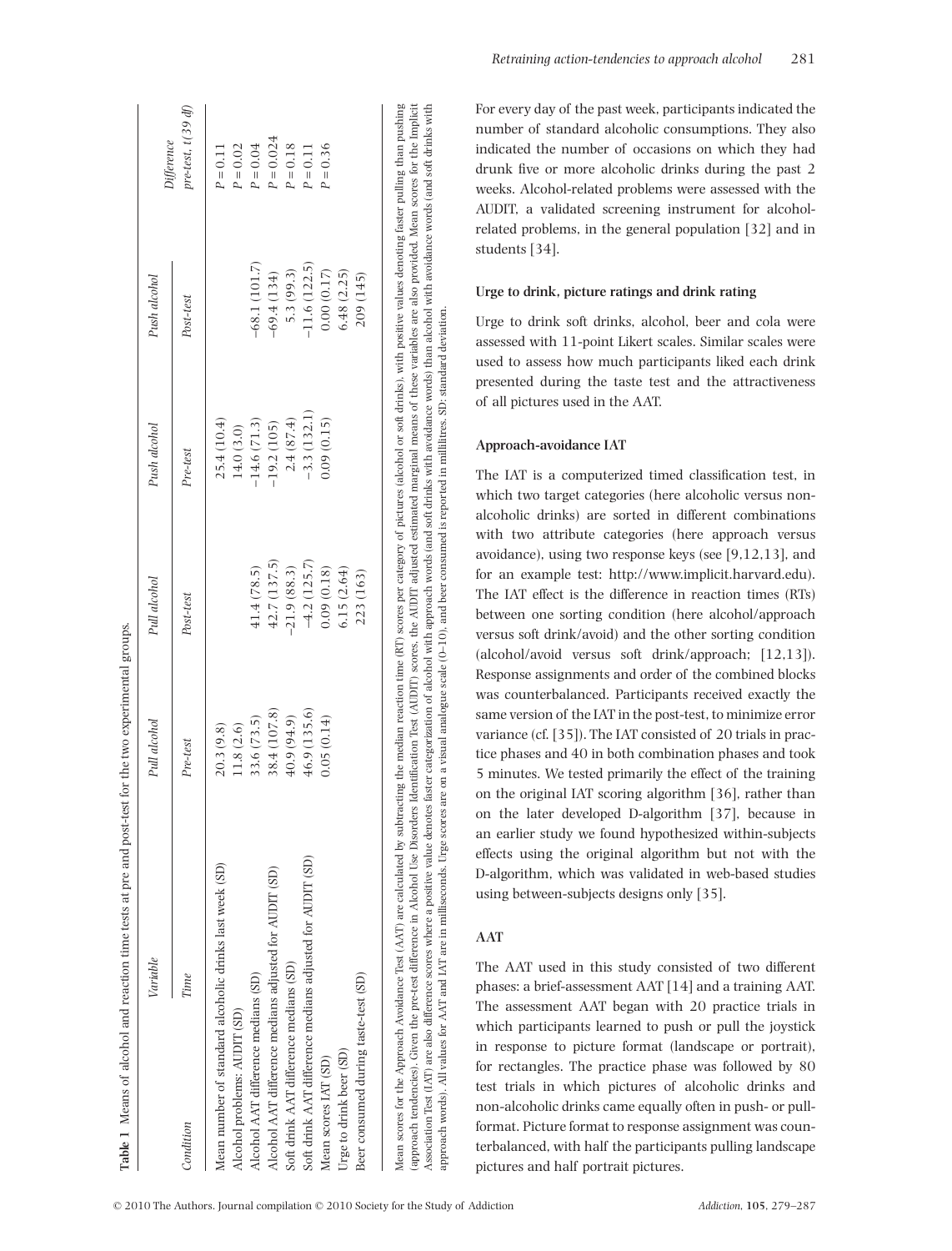Unbeknown to participants, the assessment AAT then changed to the training AAT. For participants in the avoid-alcohol condition, 90% of the alcohol pictures now came in the push-format and 10% in the pull-format, with reversed contingencies for soft drinks. For participants in the approach-alcohol condition, all contingencies were reversed, resulting in 90% pull-responses to alcohol pictures and 90% push-responses to soft drinks. Note that in both versions, the total number of push and pull-trials remains 50%. The training AAT consisted of 440 trials with a short break. Half the pictures of the pre-test AAT were used in the training AAT (10 alcohol and 10 non-alcohol pictures) to allow a test of generalization (untrained pictures). The pre-test/training AAT took about 20 minutes. The post-test AAT was identical to the pre-test assessment AAT, including 20 trained and 20 untrained pictures (each half alcohol and half nonalcohol).

#### **Funnelled debriefing**

A funnelled debriefing procedure was used (cf. [38]) with four questions with open-answer format, beginning with general ('What do you think this study was about?') to more specific ('Do you think the joystick task influenced you in any way? If so, how?') questions.

#### **Procedure**

Upon arrival, participants were informed about the study and signed informed consent. They were seated in a cubicle with a computer. They first indicated their urge to drink. The pre-test IAT was then performed, followed by the combined pre-test assessment and training AAT. Directly afterwards, participants received three colas and three beers (3.5% alcohol), served in glasses containing 200 ml, from an experimenter blind to training condition. The participants' task was to guess the correct brand name and to rate how much they liked each drink. The dependent variable was the amount of beer consumed. After the taste test, participants performed the post-test AAT, followed by the rating of the pictures used in the AAT and the post-test IAT. After completing questionnaires assessing alcohol use and problems, the funnelled debriefing was administered and participants were breathalysed, thanked and paid.

#### **Statistical approach**

In keeping with earlier research using the AAT [14,20] and other studies of RT-based retraining procedures [26,29,39] we used medians as summary variables to summarize participants' performance on the AAT. Median scores are often used in preparatory analyses of RT paradigms because they are less sensitive to outliers than means, and no arbitrary cut-off points need to be formulated regarding outliers (e.g. discard RTs above 2000 ms or 3 SD above mean and RTs below 200 ms). In this manner, for each participant four median RTs were calculated for pulling and pushing alcohol and soft drink pictures. From these median RTs, AAT difference scores were calculated per drink category  $(RT_{push} - RT_{pull})$ , so that a positive AAT score indicates a faster approach than avoidance reactions to this category. These AAT difference scores were then subjected to standard analysis of variance (ANOVA) procedures, which analyse the means of the difference in median RTs.

## **RESULTS**

Pre- and post-test AAT scores for alcohol and soft drink pictures were analysed with a mixed  $2 \times 2 \times 2 \times 2$  analysis of covariance (ANCOVA), with drinktype (alcohol or softdrink), and time (pretest or post-test) as withinsubjects factors, experimental condition (approach- or avoid-alcohol), and picture set (trained or untrained) as between-subjects factor and AUDIT score as covariate. There was a significant interaction between drinktype, time, and experimental condition,  $F_{(1,38)} = 8.02$ ,  $P =$ 0.007. There were no other significant effects in this analysis. Tests of simple effects on the adjusted means indicated that, in the push-alcohol condition, the change in AAT scores was significant for alcohol pictures  $(P = 0.04)$ , but not for soft drink pictures  $(P > 0.50)$ . The push-alcohol condition resulted in more negative AAT values, hence in stronger action tendencies of avoidance of alcohol. In the pull-alcohol condition (push soft drinks), there was a statistical trend for the soft drink pictures  $(P = 0.052)$  and no effect for the alcohol pictures  $(P > 0.052)$ 0.50). The differential training effects on the alcohol pictures are depicted in Fig. 1.The fact that picture set had no effect (all *P*-values involving picture set >0.15) indicated that there were no differences depending upon whether or not specific pictures were used during the training, hence there was generalization to new pictures in the same test.

The next question was whether the effect of the retraining would generalize to another task: the approach-avoidance IAT. Pre- and post-test IAT-scores for alcohol and soft drink pictures were analysed with a mixed  $2 \times 2$  ANCOVA, with time (pre- or post-test) as within-subjects factor, treatment condition (approach- or avoid-alcohol) as between-subjects factor (AUDIT was first entered as a covariate, but showed no effects,  $F < 1$ , and removed again). The time  $\times$  condition interaction was significant,  $F_{(1,39)} = 4.93$ ,  $P = 0.032$ , with simple effects indicating a significant change towards stronger associations between alcohol and avoidance words in the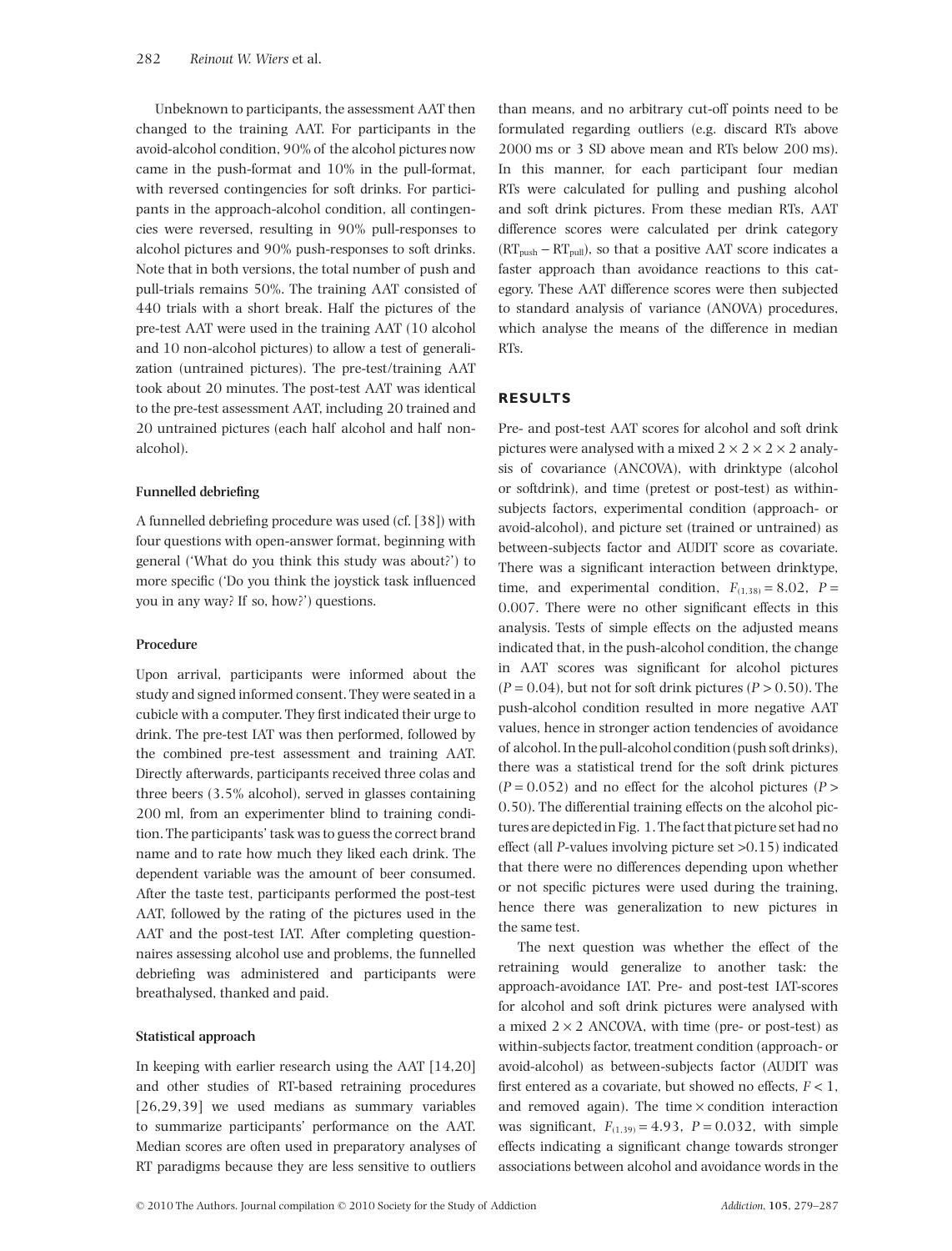

**AAT conditions: Training Alcohol Pull vs. Push** 

**Figure I** Effect of the training condition (approach alcohol or avoid alcohol) on automatic action-tendencies to approach or avoid alcohol. A positive value denotes that the tendency to approach alcohol is stronger than the tendency to avoid alcohol. The negative slope in the avoidalcohol condition indicates that participants in this condition became faster in pushing away alcohol pictures. AAT: Approach Avoidance Test

push-alcohol condition  $(P = 0.032)$ , in the absence of a change in the pull-alcohol condition  $(P = 0.35)$ .

The training had no effect on subjective urges to drink alcohol, beer, soft drink or cola (all *P*-values > 0.50). In addition, no effect of the training was found on the subjective evaluation of the beers and colas, nor on the ratings of the pictures for attractiveness (all *P*-values > 0.50).

The final question regarded whether the training resulted in effects on drinking. Initial analyses indicated no effect of training condition on the amount of beer consumed during the taste test  $(P > 0.50)$ . Given the observed variability of the training effects on the AAT, we tested whether the training had an effect on drinking in individuals who were trained successfully (i.e. individuals in the approach-alcohol condition who became faster in pulling alcohol and individuals in the avoid-alcohol condition who became faster in pushing alcohol). This is equivalent to a manipulation check: if the AAT score is not changed in the expected direction, there is no reason to expect an effect of the training on behaviour. Eleven subjects in the approach-alcohol condition showed an increased AAT score at post-test (difference between posttest and pre-test AAT scores larger than 0, mean change 73 ms) and 12 participants in the avoid-alcohol condition showed stronger negative AAT scores at post-test (difference between post-test and pre-test AAT score below 0, mean -122 ms). Beer consumption during the taste test of these individuals was analysed with hierarchical multiple regression analysis, which is preferable over an ANCOVA approach when multiple continuous predictors are to be included [40]. The results are summarized in Table 2. In the first step, weekly alcohol consumption and urge to drink beer were entered, and they predicted 42% of the variance in beer consumption  $(P = 0.004)$ . In the second step experimental condition was entered, which explained an additional 11% of vari-

**Table 2** Summary of hierarchical regression analysis for variables predicting beer consumption during the taste test of successfully retrained participants  $(n = 23)$ 

| Variable                                         | B        | SE B | β        |
|--------------------------------------------------|----------|------|----------|
| Step 1: change $R^2$ : 0.42 <sup>**</sup>        |          |      |          |
| Weekly alcohol consumption                       | 5.15     | 2.26 | $0.40*$  |
| Urge to drink beer                               | 28.7     | 11.5 | $0.44*$  |
| Step 2: change $R^2$ : 0.11 <sup>*</sup>         |          |      |          |
| Weekly alcohol consumption                       | 6.63     | 2.19 | $0.51**$ |
| Urge to drink beer                               | 29.1     | 10.6 | $0.44*$  |
| Condition                                        | $-95.6$  | 44.7 | $-0.36$  |
| Step 3: change $R^2$ : 0.13 <sup>*</sup>         |          |      |          |
| Weekly alcohol consumption                       | 12.9     | 3.10 | $0.99**$ |
| Urge to drink beer                               | 32.6     | 9.36 | $0.49**$ |
| Condition                                        | $-105.8$ | 39.4 | $-0.39*$ |
| Condition $\times$ weekly alcohol<br>consumption | $-10.2$  | 3.95 | $-0.61*$ |

\**P* < 0.05; \*\**P* < 0.01. *R*<sup>2</sup> final model = 0.66 (*P* < 0.001); adjusted  $R^2 = 0.58$ . SE: standard error.

ance in beer consumption  $(P = 0.046)$ . The interaction between (centred, see [40]) regular weekly alcohol consumption and experimental condition was entered in the third step, and explained an additional 13% of variance in beer consumption  $(P = 0.018)$ . All predictors were significant in the final model and there were no influential outliers. The interaction is depicted in Fig. 2. Heavy drinkers trained successfully to push alcohol away drank a full glass of beer less than heavy drinkers trained to pull alcohol.

Given that this result applied only to those participants who were retrained successfully, we explored which variables predicted responsiveness to the training. Urge to drink alcohol  $(P < 0.01)$  and more specifically beer  $(P < 0.001)$  were related negatively to success of training;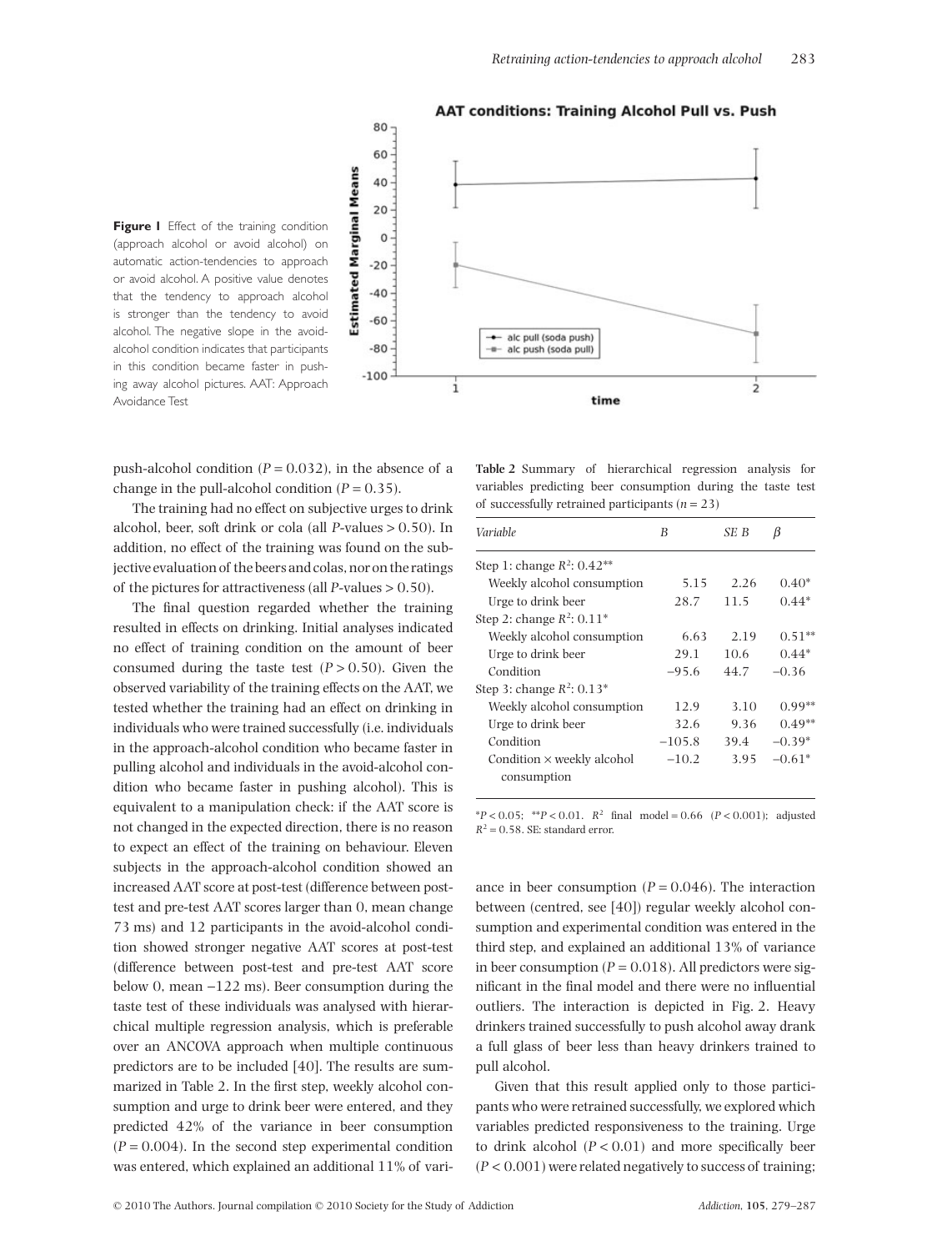

**Figure 2** This figure depicts the interaction of drinking-status (low–heavy alcohol use) and training condition in the prediction of beer consumption, in those participants who were trained successfully (i.e. participants in the avoid-alcohol condition who became faster in pushing alcohol and participants in the approach-alcohol condition who became faster in pulling alcohol). Heavy drinkers who were trained successfully to push alcohol away drank less alcohol than heavy drinkers who were trained successfully to pull alcohol

successful training was related to a relatively *low* urge to drink beer prior to the training. Other variables were not related to successful training (*P*-values > 0.25). During the funnelled debriefing, no participant indicated awareness of the changed contingencies during the training. On the final question, two participants indicated that the AAT might have influenced their behaviour during the taste test, without indicating how. When these participants were excluded, the effects on AAT performance and drinking remained the same, while the effect on the IAT became borderline significant  $(P = 0.053)$ .

## **DISCUSSION**

The main findings of this study were as follows: automatic action tendencies to approach alcohol were changed successfully using a newly developed training variety of the alcohol AAT ([14]). The training was indirect: participants were requested to respond to the format of the pictures, not their contents. In line with previous retraining studies using a 90–10 contingency, participants showed no awareness of the change in contingencies from the pre-test AAT to training AAT [26,29]. Further, no effects on subjective craving or liking were found. Nevertheless, effects on behaviour were found: training effects contingent with training direction (approach or avoid alcohol) were found in the test used during the training (AAT) for the alcohol pictures: participants trained to avoid alcohol became faster in pushing alcohol pictures away, and a similar trend was found for soft drink pictures. Importantly, it was demonstrated that these effects generalized to untrained pictures, which was not found in previous studies using a single session of attentional retraining for alcohol [27–29]. Note that in a recent study we did find generalized effects after multiple sessions of attentional retraining [31,41]. A further noteworthy finding of the present study was that the training effect induced with the adapted pictorial AAT also generalized to an approachavoidance IAT using words. From a clinical perspective it was promising that the largest change in automatic action tendencies was found in the clinically relevant avoid-alcohol condition (both in the AAT and in the IAT), which again contrasted with findings from attentional retraining of alcohol where the larger effects were found in the theoretically interesting, but clinically irrelevant, approach-alcohol condition [28]. In the subgroup of participants who were trained successfully, effects on alcohol consumption were found. In this subgroup, heavy drinkers in the avoid-alcohol condition drank less beer during the subsequent taste test than heavy drinkers in the approach-alcohol condition.

The present findings contribute to a growing body of research indicating that motor feedback can influence motivational orientation [6], and this may also be relevant for alcohol use and misuse [19]. It should be noted that there is discussion about the question of to what extent the exact movement is relevant (here push alcohol) or whether the effects are due to affective coding [42]. Regarding the effects of approach-avoidance learning on behaviour, a recent paper demonstrated that indirect training with a similar joystick task, in which black faces were responded to with pull-movements, resulted in reduced implicit racial prejudice as assessed with an IAT and in effects on non-verbal social behaviour [43]. In one of those studies reported, effects were reported in response to subliminal primes (black or white faces) followed by push or pull movements. These findings, along with those of the present study, indicate that actiontendency retraining can influence motivational orientation without awareness. Another interesting finding here was that the training-effect was found primarily for one category (alcohol) and not for the other (soft drinks), even though both categories received exactly the same amount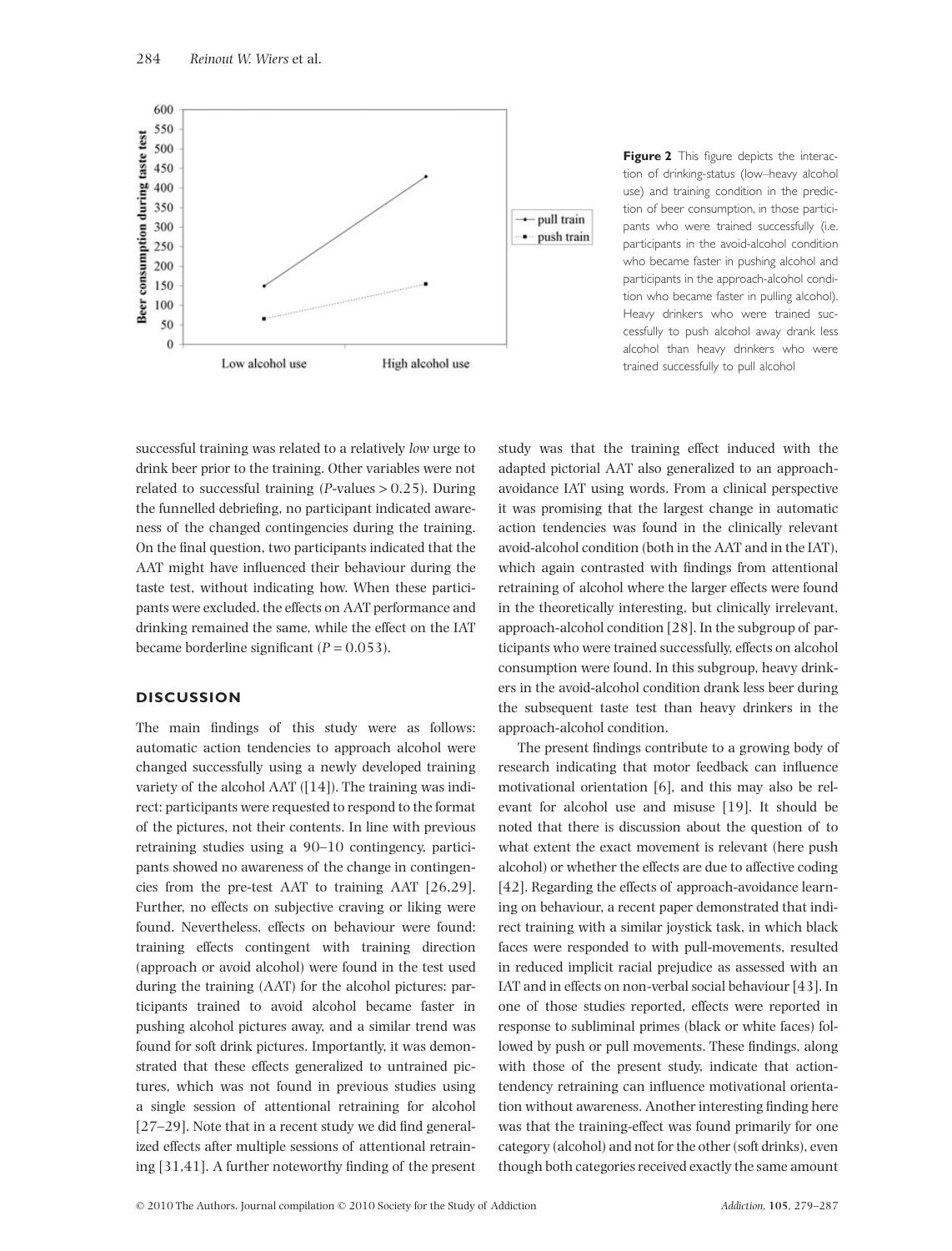of training. One possible explanation is that prior evaluation of the category moderates the effects of actions on (implicit) attitudes. Alcohol is a highly ambivalent category [44] and heavy drinkers have been shown to have both strong negative and positive associations with alcohol [45], and the same is likely for approach and avoidance [46]. Hence, it is possible that the training effect was specific for alcohol, because the training emphasized one side of an ambivalent category, which may not have been the case for soft drinks.

A number of limitations of should be mentioned. First, only hazardous drinking male students were included, limiting generalization beyond this group. Secondly, a limitation in the interpretation of the training effects on the post-test AAT scores is that these were assessed after the taste test. It cannot be excluded that post-test AAT scores were affected differentially by alcohol, although this seems unlikely given the absence of an overall effect of training condition on alcohol consumption. The reason that we chose this design is that another assessment AAT directly after the training AAT (in which alcohol is again equally often pushed and pulled) could have erased the effects of the manipulation (cf. [47]). Future research could address this limitation by reversing the order, where we would predict that similar effects would be found on AAT and IAT, but not on drinking, because the post-tests would readily erase the bias created previously.

Finally, the work presented may have implications for the treatment of addictive disorders. Following the pioneering work of MacLeod and colleagues [26], there is a surge of interest in possibilities to interfere directly with implicit processes in psychopathology, focusing mainly upon retraining procedures of attentional and interpretation biases, as witnessed by a special section in a recent issue of the *Journal of Abnormal Psychology* [48]. To our knowledge, this is the first study in which psychopathology-related action-tendencies were retrained. First promising effects in clinical populations have also been reported for different attentional retraining procedures, for anxiety [49,50] and for alcoholism [30,31,41]. We are currently investigating the effects of repeated action-tendency training in alcoholic patients in a clinic. While it is theoretically interesting that the effects found here occurred outside awareness, awareness of the rationale for retraining could be clinically useful and may have a positive motivating effect, although the opposite may also hold true (conscious processes impeding changes of automatic processes). Regarding the usefulness of the present retraining technique in a clinical setting, it was noteworthy that only 56% of participants responded and that urge to drink was a negative predictor. With respect to the limited success of a single session of retraining, clinical retraining studies have used multiple sessions of retraining and found stronger effects, both in anxiety [39,49,50] and alcoholism [30,31,41]. The negative prediction of urge to drink beer may indicate that training may work more effectively when a patient is not craving, but this will need to be verified in a patient population. Further, given recent internet-based techniques [39], an interesting possibility may be to continue training from the clinic to the home environment, which may help to prevent relapse. We believe that, ultimately, these training methods may become a useful tool in the treatment of addictive behaviours. Before this promise can be fulfilled, we need more research into the optimal training conditions (implicit or explicit instructions, number of training sessions, etc.) and into the longterm effects of training in a clinical setting and to what extent results generalize to the natural environment.

#### **Declarations of interest**

None.

#### **Acknowledgements**

This research was supported by supported by NWO-Vidi grant 45202005 awarded to the first author. We thank Gerard van Breukelen for statistical advice, Susan Ames, Wilhelm Hofmann, Kenneth Sher and Alan Stacy and two anonymous reviewers for helpful comments.

#### **References**

- 1. Wiers R. W., Stacy A. W. Implicit cognition and addiction. *Curr Dir Psychol Sci* 2006; **15**: 292–6.
- 2. Wiers R. W., Stacy A. W., editors. *Handbook of Implicit Cognition and Addiction*. Thousand Oaks, CA: Sage Publishers; 2006.
- 3. Deutsch R., Strack F. Reflective and impulsive determinants of addictive behavior. In: Wiers R. W., Stacy A. W., editors. *Handbook of Implicit Cognition and Addiction*. Thousand Oaks, CA: Sage Publishers; 2006, p. 45–57.
- 4. Bechara A. Decision making, impulse control and loss of willpower to resist drugs: a neurocognitive perspective. *Nat Neurosci* 2005; **8**: 1458–63.
- 5. Wiers R. W., Bartholow B. D., Van den Wildenberg E., Thush C., Engels R. C. M. E., Sher K. J. *et al.* Automatic and controlled processes and the development of addictive behavior in adolescents: a review and a model. *Pharmacol Biochem Behav* 2007; **86**: 263–83.
- 6. Strack F., Deutsch R. Reflective and impulsive determinants of social behavior. *Pers Soc Psychol Rev* 2004; **8**: 220–47.
- 7. Cox W. M., Fadardi J. S., Pothos E. M. The Addiction-Stroop test: theoretical considerations and procedural recommendations. *Psychol Bull* 2006; **132**: 443–76.
- 8. Field M., Cox W. M. Attentional bias in addictive behaviors: a review of its development, causes, and consequences. *Drug Alcohol Depend* 2008; **97**: 1–20.
- 9. Wiers R. W., Van Woerden N., Smulders F. T. Y., De Jong P. J. Implicit and explicit alcohol-related cognitions in heavy and light drinkers. *J Abnorm Psychol* 2002; **111**: 648–58.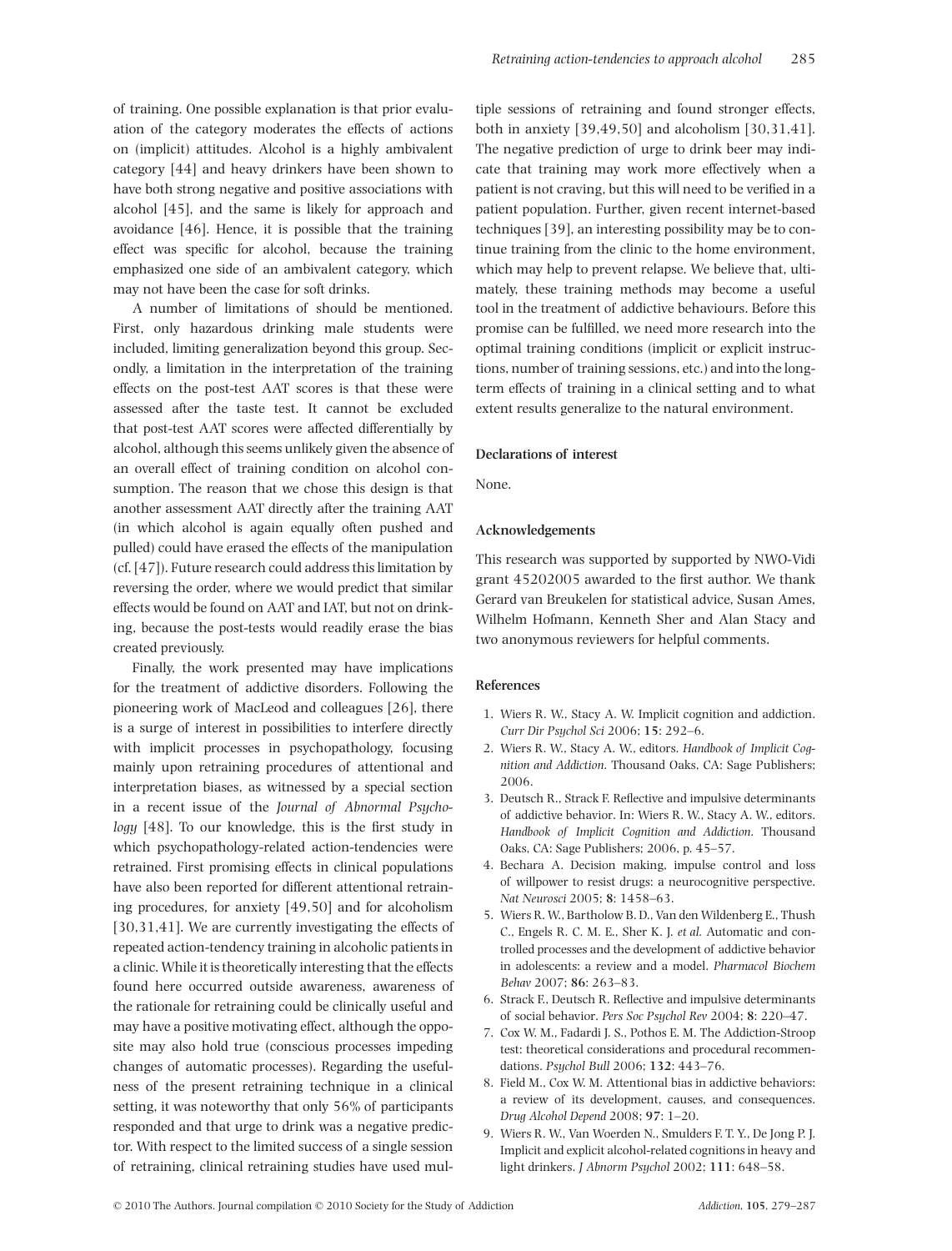- 10. Stacy A. W. Memory activation and expectancy as prospective predictors of alcohol and marijuana use. *J Abnorm Psychol* 1997; **106**: 61–73.
- 11. Field M., Kiernan A., Eastwood B., Child R. Rapid approach responses to alcohol cues in heavy drinkers. *J Behav Ther Exp Psychiatry* 2008; **39**: 209–18.
- 12. Ostafin B. D., Palfai T. P. Compelled to consume: the Implicit Association Test and automatic alcohol motivation. *Psychol Addict Behav* 2006; **20**: 322–7.
- 13. Palfai T. P., Ostafin B. D. Alcohol-related motivational tendencies in hazardous drinkers: assessing implicit response tendencies using the modified IAT. *Behav Res Ther* 2003; **41**: 1149–62.
- 14. Wiers R. W., Rinck M., Dictus M., van den Wildenberg E. Relatively strong automatic appetitive action-tendencies in male carriers of the OPRM1 G-allele. *Genes Brain Behav* 2009; **8**: 101–6.
- 15. Hofmann W., Gschwendner T., Friese M., Wiers R. W., Schmitt M. Working memory capacity and self-regulatory behavior: toward an individual differences perspective on behavior determination by automatic versus controlled processes. *J Pers Soc Psychol* 2008; **95**: 962–77.
- 16. Grenard J. L., Ames S. L., Wiers R. W., Thush C., Sussman S., Stacy A. W. Working memory capacity moderates the predictive effects of drug-related associations on substance use. *Psychol Addict Behav* 2008; **22**: 426–32.
- 17. Thush C., Wiers R. W., Ames S. L., Grenard J. L., Sussman S., Stacy A. W. Interactions between implicit and explicit cognition and working memory capacity in the prediction of alcohol use in at-risk adolescents. *Drug Alcohol Depend* 2008; **94**: 116–24.
- 18. Deutsch R., Gawronski B., Strack F. At the boundaries of automaticity: negation as reflective operation. *J Pers Soc Psychol* 2006; **91**: 385–405.
- 19. Palfai T. P. Activating action tendencies: the influence of action priming on alcohol consumption among male hazardous drinkers. *J Stud Alcohol* 2006; **67**: 926–33.
- 20. Rinck M., Becker E. S. Approach and avoidance in fear of spiders. *J Behav Ther Exp Psychiatry* 2007; **38**: 105–20.
- 21. Cacioppo J. T., Priester J. R., Berntson G. G. Rudimentary determinants of attitudes: II. Arm flexion and extension have differential effects on attitudes. *J Pers Soc Psychol* 1993; **65**: 5–17.
- 22. Neumann R., Strack F. Approach and avoidance: the influence of proprioceptive and exteroceptive cues on encoding of affective information. *J Pers Soc Psychol* 2000; **79**: 39–48.
- 23. Huijding J., de Jong P. J. A pictorial version of the Extrinsic Affective Simon Task: sensitivity to generally affective and phobia-relevant stimuli in high and low spider fearful individuals. *Exp Psychol* 2005; **52**: 289–95.
- 24. De Houwer J. A structural analysis of indirect measures of attitudes. In: Musch J., Klauer K. C., editors. *The Psychology of Evaluation: Affective Processes in Cognition and Emotion*. Mahwah, NJ: Lawrence Erlbaum; 2003, p. 219–44.
- 25. Van den Wildenberg E., Wiers R. W., Janssen R. G. J. H., Lambrichs E. H., Smeets H. J. M., Van Breukelen G. J. P. A functional polymorphism of the mu-opioid receptor gene (OPRM1) influences cue-induced craving for alcohol in male heavy drinkers. *Alcohol Clin Exp Res* 2007; **31**: 1–10.
- 26. MacLeod C., Rutherford E., Campbell L., Ebsworthy C., Holker L. Selective attention and emotional vulnerability: assessing the causal basis of their association through the experimental manipulation of attentional bias. *J Abnorm Psychol* 2002; **111**: 107–23.
- 27. Field M., Duka T., Eastwood B., Child R., Santarcangelo M., Gayton M. Experimental manipulation of attentional biases in heavy drinkers: do the effects generalise? *Psychopharmacology* 2007; **192**: 593–608.
- 28. Field M., Eastwood B. Experimental manipulation of attentional bias increases the motivation to drink alcohol. *Psychopharmacology* 2005; **183**: 350–7.
- 29. Schoenmakers T., Wiers R. W., Jones B. T., Bruce G., Jansen A. T. M. Attentional retraining decreases attentional bias in heavy drinkers without generalization. *Addiction* 2007; **102**: 399–405.
- 30. Fadardi J. S., Cox W. M. Reversing the sequence: reducing alcohol consumption by overcoming alcohol attentional bias. *Drug Alcohol Depend* 2009; **101**: 137–45.
- 31. Wiers R. W., Schoenmakers T., Houben K., Thush C., Fadardi J. S., Cox W. M. Can problematic alcohol use be trained away? New behavioural treatments aimed at changing and moderating implicit cognitive processes in alcohol abuse. In: Martin C. R., editor. *Identification and Treatment of Alcohol Dependency*. Keswick, UK: M&K Publishing; 2008, p. 185–205.
- 32. Saunders J. B., Aasland O. G., Babor T. F., De la Fuente J. R., Grant M. Development of the Alcohol Use Disorders Identification Test (AUDIT): WHO collaborative project on early detection of persons with harmful alcohol consumption. *Addiction* 1993; **88**: 791–804.
- 33. Wiers R. W., Hoogeveen K. J., Sergeant J. A., Gunning W. B. High and low dose expectancies and the differential associations with drinking in male and female adolescents and young adults. *Addiction* 1997; **92**: 871–88.
- 34. Fleming M. F., Barry K. L., MacDonald R. The alcohol use disorders identification test (AUDIT) in a college sample. *Int J Addict* 1991; **26**: 1173–85.
- 35. Wiers R. W., Van de Luitgaarden J., Van den Wildenberg E., Smulders F. T. Y. Challenging implicit and explicit alcoholrelated cognitions in young heavy drinkers. *Addiction* 2005; **100**: 806–19.
- 36. Greenwald A. G., McGhee D. E., Schwartz J. L. K. Measuring individual differences in implicit cognition: the implicit association test. *J Pers Soc Psychol* 1998; **74**: 1464–80.
- 37. Greenwald A. G., Nosek B. A., Banaji M. R. Understanding and using the implicit association test: I. An improved scoring algorithm. *J Pers Soc Psychol* 2003; **85**: 197–216.
- 38. Holland R. W., Hendriks M., Aarts H. Smells like clean spirit. Nonconscious effects of scent on cognition and behavior. *Psychol Sci* 2005; **16**: 689–93.
- 39. See J., MacLeod C., Bridle R. The reduction of anxiety vulnerability through the modification of attentional bias: a real-world study using a home-based cognitive bias modification procedure. *J Abnorm Psychol* 2009; **118**: 65–75.
- 40. Cohen J., Cohen P., West S. G., Aiken L. S. *Applied Multiple Regression/Correlation Analysis for the Behavioral Sciences*. Mahwah, NJ: Lawrence Erlbaum Associates; 2003.
- 41. Schoenmakers T., Lux I., Goertz A., Van Kerkhof D., De Bruin M., Wiers R. W. A randomized clinical trial to measure effects of attentional retraining in alcohol dependent patients. *Drug Alcohol Depend* 2010; in press.
- 42. Eder A. B., Rothermund K. When do motor behaviors (mis)match affective stimuli? An evaluative coding view of approach and avoidance reactions. *J Exp Psychol Gen* 2008; **137**: 262–81.
- 43. Kawakami K., Phills C. E., Steele J. R., Dovidio J. F. (Close) distance makes the heart grow fonder: improving